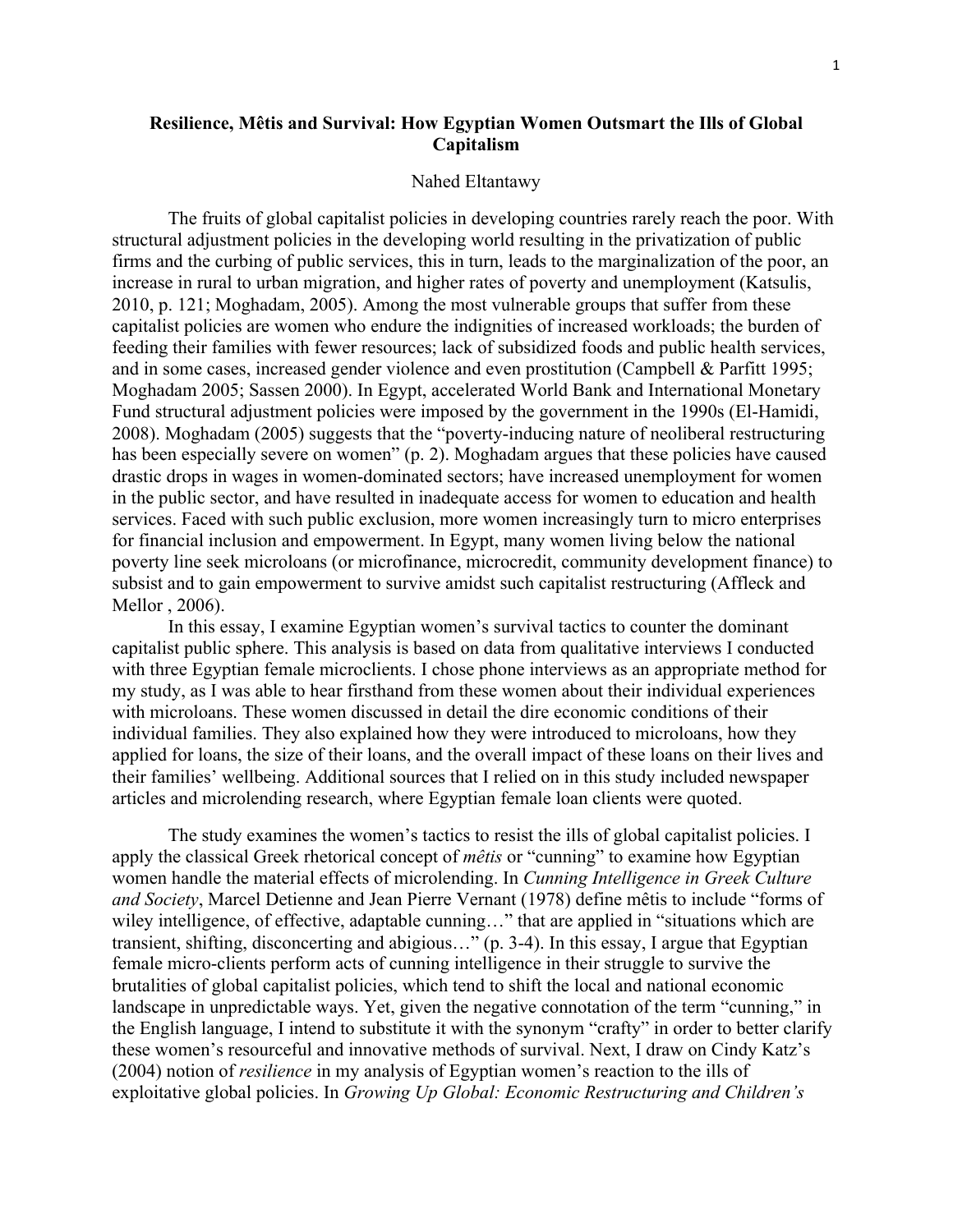*Everyday Lives*, Katz (2004) argues that acts of resilience are acts sustained by people in times of hardship or challenging circumstances that enable these people to survive the hardships without trying to alter these conditions. I apply Katz's notion of resilience here to demonstrate how women use microcredit as a form of resistance to Egypt's megarhetoric of development.

Arjun Appadurai (1996) defines the megarhetoric of developmental modernization to include "economic growth, high technology, agribusiness, schooling, [and] militarization" (p. 40). On the macrolevel, these megarhetorics of development in Egypt tend to push for growth and expansion through economic policies. Certainly, these policies have unwittingly contributed to poverty and unemployment, particularly for poor women. However, I argue that we should not necessarily dismiss these policies as failed development projects, which is the position adopted by scholars such as Esteva (1985), Escobar (1995), Nandy (1989), Latouche (1993), Rist (1990) and Sachs (1992), who call for radical anti-development strategies to counter development's pernicious effects. Rather, as I demonstrate, a close examination of how Egyptian women use micro-loans reveals resistance from the bottom up; this resistance enables Egyptian women to survive the material conditions of development without necessarily trying to change that system. In other words, counter to the development's megarhetoric, which often represents Egyptian women as uneducated and naïve victims, this essay demonstrates how impoverished Egyptian women employ a crafty intelligence-based resistance to create alternatives that enable them to survive the ills of global capitalism instead of viewing these policies as simply destructive.

I develop my analysis in three parts. Part one offers a brief introduction on microlending in Egypt and women's use of these loans. In part two, I examine the representation of Egyptian women in microlending discourses, demonstrating how, within these discourses, women are often portrayed as one monolithic group that is oppressed, illiterate and fit for small loans that provide only the basic needs for survival. In the final section of this article, I demonstrate how such narrow views of Egyptian female micro clients fail to take into consideration women's various levels of resilience and intelligence. I draw on the rhetorical notion of *mêtis* and Katz's idea of *resilience—*i.e. the autonomous initiatives that women use to survive exploitative conditions without necessarily changing those conditions— in my analysis of Egyptian women to suggest that Egyptian women use crafty intelligence and flexibility, not to overturn existing economic conditions, but to survive and resist the evils of poverty.

### MICROFINANCE AND STRATEGIES OF SURVIVAL

Research suggests that global capitalist policies implemented in many developing countries result in worse conditions for women (Abdella Doumato & Pripstein Posusney, 2003; Eltantawy, 2008 and Sassen, 2000). Such policies have contributed to "the deterioration of women's health, safety, education, income, employment, marital status, family relationships, birth rates, marriage decisions, migration decisions, access to land, and access to public services, among other things" (Eltantawy, 2008, p. 50). Faced with such harsh conditions, many women are increasingly seeking microfinancing as a way to deal with the negative outcomes of development policies. Judith Brandsma and Deena Burjorjee (2008) define microfinance as giving the poor, who have no financial resources, access to financial services, including shortterm and repeat loans (p. 7). This involves the use of collateral substitutes, such as "group guarantees or compulsory savings to motivate repayment" (p. 7). For many impoverished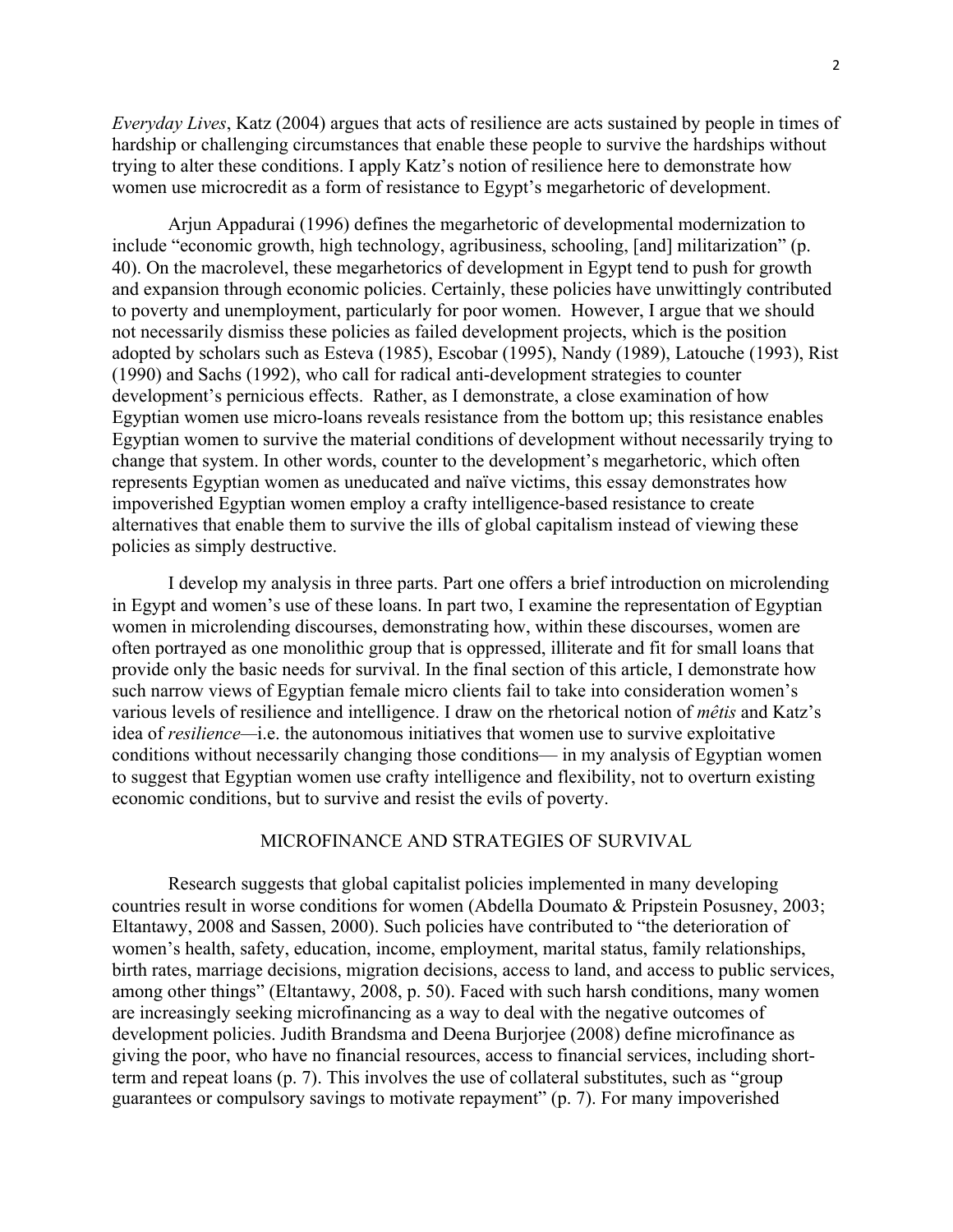Egyptian men and women, microloans have played a central role of poverty alleviation. World Bank estimates show that in 2004/05, about 43% of Egyptians, namely, 30 million, lived on a daily amount of \$2 or less (Planet Finance, 2008, p.19). Moreover, statistics from Egypt's National Council for Women reveal that 23 percent of Egyptian families are headed by females, and the level goes up to 57 percent in slum areas  $(ADEW<sup>1</sup>$  Annual Report, 2006, p. 8). The Association for the Development and Enhancement of Women (ADEW) report classifies women who head such households as divorced, widowed, deserted by the husband, or women married to men who are sick, imprisoned or unable to find employment. Many of these women have relied on microloans for survival.

Egyptian women's history with microfinance goes back to the early 1980s when there were a number of pilot projects that targeted females. In 1982, UNICEF initiated a program for female-headed households that was implemented by the Ministry of Social Affairs. The early phases of microfinance in Egypt, according to Ghada Barsoum (2006), "was mostly rural in focus and supported home-based income-generating activities" (p. 54). Projects were initially implemented on a pilot scale. There was emphasis on female clients, but with close intervention by donors. Barsoum adds that these early microlending initiatives did not emphasize project sustainability. It was not until the late 1980s that microlending in Egypt witnessed dramatic changes (p. 54).

 Funding from the United States Agency for International Development (USAID) heavily contributed to the positive change in the microfinance atmosphere in Egypt in the late 1980s. "While expanding the field significantly, the USAID contribution initiated a new stream in the microfinance field in Egypt that distinguished it from the earlier experience," explains Barsoum (2006). "It emphasized the business enhancement model vis-à-vis the earlier poverty alleviation model" (p. 54). Beginning in the late 1990s, USAID started offering microloans with lowinterest to small business in Egypt, which gave the poor access to small but affordable loans. According to USAID online, the agency has offered over 1.3 million microloans worth \$600 million to over 240,000 Egyptian borrowers, the majority of whom are women. The return rate is extremely positive, as less than 3 percent default (USAID, 2007).

 Brandsma (2008) confirms that by the end of 2003, Egypt's active microloan clients were up to 250,000. With regards to women, USAID-supported foundations introduced group lending for women in the early 2000s, which helped increase total lending to Egyptian women. By introducing group-lending to women, female clients in Egypt increased from 25 percent of total clients by end-1999 to 35 percent by end-2002 and reached 45 percent of clients by the end of 2003 (p. 42).

Today, Egyptian women are offered loans from a variety of national<sup>2</sup> and international donors<sup>3</sup>. These include specialized NGOs, public and private banks as well as community NGOs and community development associations (Planet Finance, 2008, p.19-20). On the national level, microloan donors include Alexandria Business Association, the Cairo Foundation as well as ADEW, which offers a group lending method where loans are assigned to groups of women of five or more. Such NGOs do more than offer women microloans. ADEW, for instance, helps women who have no paperwork such as identity cards, birth certificates, marriage certificates and pension papers, get their paperwork sorted out (ADEW).

Yet, despite the spread of microfinance and the abundance of local and international donors across Egypt, microloans are still difficult to attain. The United Nations Capital Development Fund (UNCDF) website states that, although Egypt "contains at least 1.5 million microenterprises, more than 95 percent of the potential demand for microfinance is still not being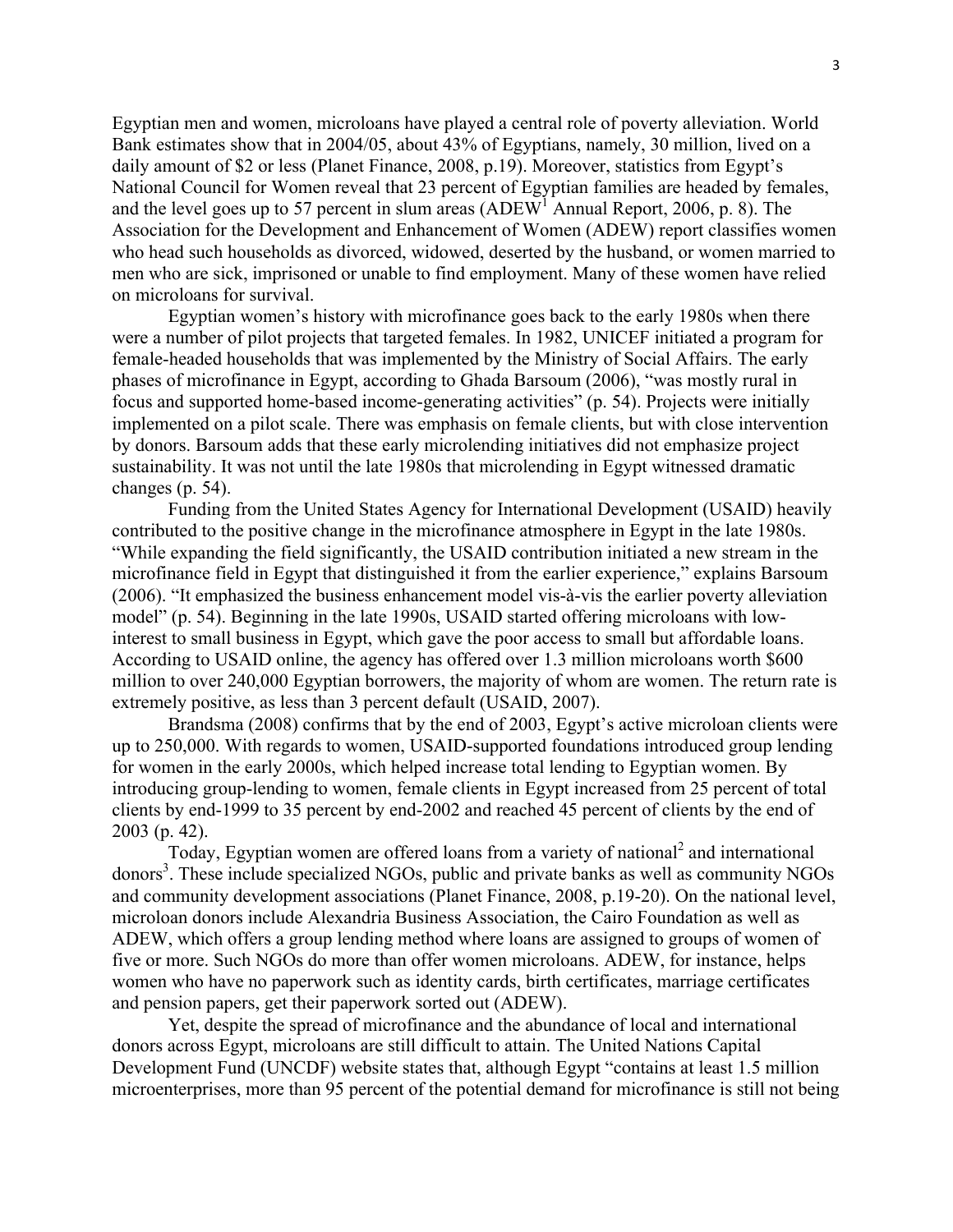met" (UNCDF website). Additionally, Moghadam (2005) asserts that, although within the MENA region, Egypt has the largest number of microlending programs, the majority of loans go to men (p. 131). Iman Bibars (2008), chairwoman of the ADEW, further contends that, for Egyptian women to obtain a microloan, they should either have an existing business that needs financing or have a clear idea of a potential business. Next, their idea is submitted to microfinancing NGOs, which conduct research to examine the feasibility and profit potential of this business (Bibars, 2008). This means that, while microloans have helped a number of women to survive, there are many needy Egyptians who are unable to join microloan programs (Jacobs, 2009). Women especially face challenges when they seek larger loans, as lending companies generally allocate smaller loans to women.

### LENDERS UNDERESTIMATE EGYPTIAN WOMEN'S ABILITIES

Evidence from personal interviews conducted with female microloan clients as well as previous research, suggest that many microlenders tend to view poor working class Egyptian women as one homogenous group that is only interested in and capable of running lower return businesses. These women are stereotyped as illiterate and incapable of managing a large loan. I conducted phone interviews with a number of Egyptian loan clients, who discussed in detail their families' economic conditions and the impact of microloans on their lives. These women confirm that they were and still are unable to apply for large loans. "The problem is the loans, as much as they help are very small in amounts so I can't do much," says 53-year-old Laila Mohamed. Mohamed<sup>4</sup> (personal communication, August 9, 2010), who is on her second microloan worth \$333, has used the money to open a hair salon for women in her neighborhood. In a phone interview, she explained that, because of these small loans, she had to advance her business very slowly, as she could only use her loan for limited expansion and purchases for her salon. "The problem is the money was not enough to buy a sauna machine, which costs 1500 pounds [\$250]" (Laila Mohamed, personal communication, August 9, 2010). Lenders, therefore, fail to examine different women's specific needs and potentials (Barsoum, 2006; Cheston and Kuhn, 2002).

Additionally, most Egyptian women only have access to lending through the economic survival model, which provides them with small sums of money, unlike men, who can seek business-enhancement lending programs, which generally provide larger sums of money (Barsoum, 2006). This setback is represented by Barsoum (2006), who argues that many lowincome women, who work in the informal economy<sup>5</sup> and do not own an economic establishment, cannot seek larger-sized loans due to the stringent rules tied to the business-enhancement model. These rules include having a fixed business place and an existing business that is already successful (Barsoum, 2006, p. 57). Poor women, therefore, cannot apply for these loans since they mostly work from the home or work as peddlers, selling their goods door-to-door to a female clientele. Thus, these women "are forced to restrict their budget to match whatever loan limits are offered by programs targeting women with a poverty alleviation focus" (p. 57).

Furthermore, through interviews with loan officers in Egypt, Barsoum (2006) found that many lending companies assume that women's projects are only poverty-alleviating, with the aim of covering a female-headed household's basic needs. "These stereotypes constitute a filtering mechanism that discourages extension officers from approaching female entrepreneurs or approving their loan applications" (Barsoum, 2006, p. 57). Hence the women's loan options are restricted, which forces many women to accept whatever small loan they can get. Companies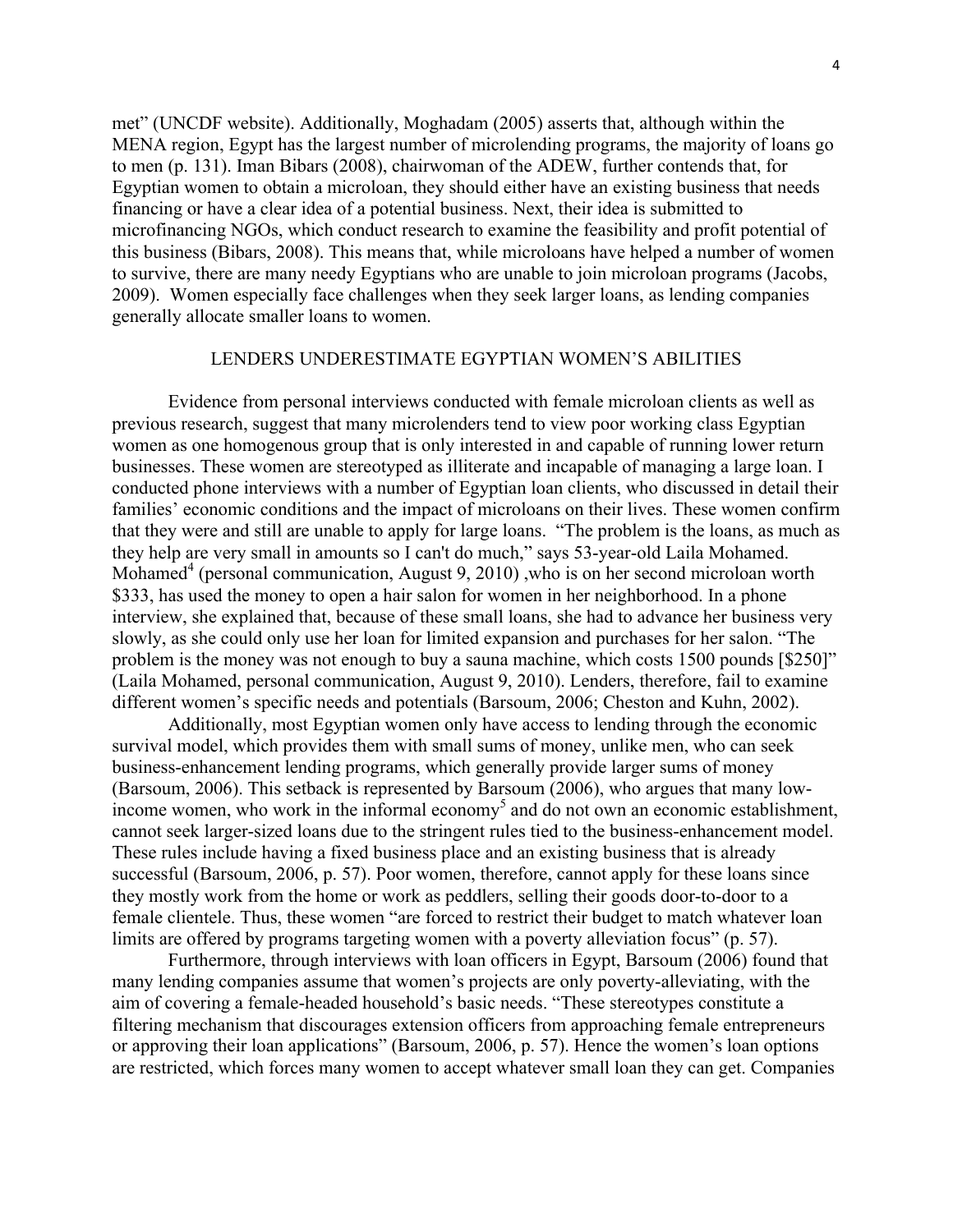with such stringent rules on the larger loans tend to "stereotype women as entrepreneurs with little potential for expansion and limited skills" (Barsoum, 2006, p. 57).

More evidence of belittling women's needs and capabilities is demonstrated in a 2008 PlaNet Finance report, which says that "women desire smaller loan amounts than men and registered businesses desire larger loan amounts than informal activities," (PlaNet Finance, 2008, p.16). Another report prepared by Chemonics International Inc. (2006) for review by USAID, confirms these findings. The report is based on interviews with loan coordinators of women-only group lending programs in Egypt, who believe women are best suited for small loans that target a group of women. These group-lending programs give out micro loans, ranging from 50 to 300 Egyptian Pounds per member, to a group of five women who guarantee each other. Interviewees claimed that group loans were best suited for women and not men, because "a man usually needs a larger sum of money than women to manage a business, even if it is a micro one," and because, unlike men, "always a woman tends to know many other women from the neighborhood, so the creation of the group is easier for them" (p. 19). Hence, loan coordinators assume that all Egyptian women seeking microfinance are only fit for micro loans, when in truth, evidence demonstrates that many women, such as Laila Mohamed, are forced to apply for smaller loans merely because they are not eligible for others. Coordinators also assume that Egyptian female microclients are willing to share a loan with four other female neighbors, when in reality, many women do not prefer group loans. In fact, the same report quotes loan coordinators who seem to contradict themselves by admitting that group lending is not effective for Egyptian women in urban cities and slum areas, who do not have many friends (p. 21). Thus, lending companies often underestimate and misinterpret Egyptian women's individual capabilities and needs.

This underestimation of Egyptian women's potential and aspirations is further evident in many lending companies' description of their female clientele. An ADEW annual report of 2006, for example, defines a female head of household (FHH) as a "woman without support" (p. 7). The report illustrates how a female head of a household is depicted: "She is viewed by society as a victim, depriving her of her simplest right to declare that she is a brave and responsible woman who is the headship of her family" (p. 7). As this report suggests, loan-seeking women are portrayed as meek helpless victims, with no support, little experience and limited or no education. Yet, contrary to such portrayals, Egyptian woman have demonstrated that they are capable of resourcefulness and creativity for the sake of survival, as this next section will demonstrate.

# SURVIVAL TOOLS: RESILIENCE AND MÊTIS

Egyptian women's experience with microloans raises questions on how small loans, some as low as \$10, can offer women alternatives to global capitalist policies and help pull women and their families out of poverty by generating a steady income. It is fair to argue that representations of these women as illiterate, helpless and in need of only minimal loans, fails to take into consideration the women's resourcefulness, resilience and individual capabilities. But as I demonstrate, these women are able to gain strength and resilience to fight poverty through resourcefulness.

The question is how do women survive their daily battle against poverty? And, how do their survival tactics demonstrate *métis* and work against the megarhetorics of microlending that depict Egyptian women as naive, uneducated, and agent-less victims? To unpack this megarhetoric, one must examine how Egyptian female loan borrowers possess qualities of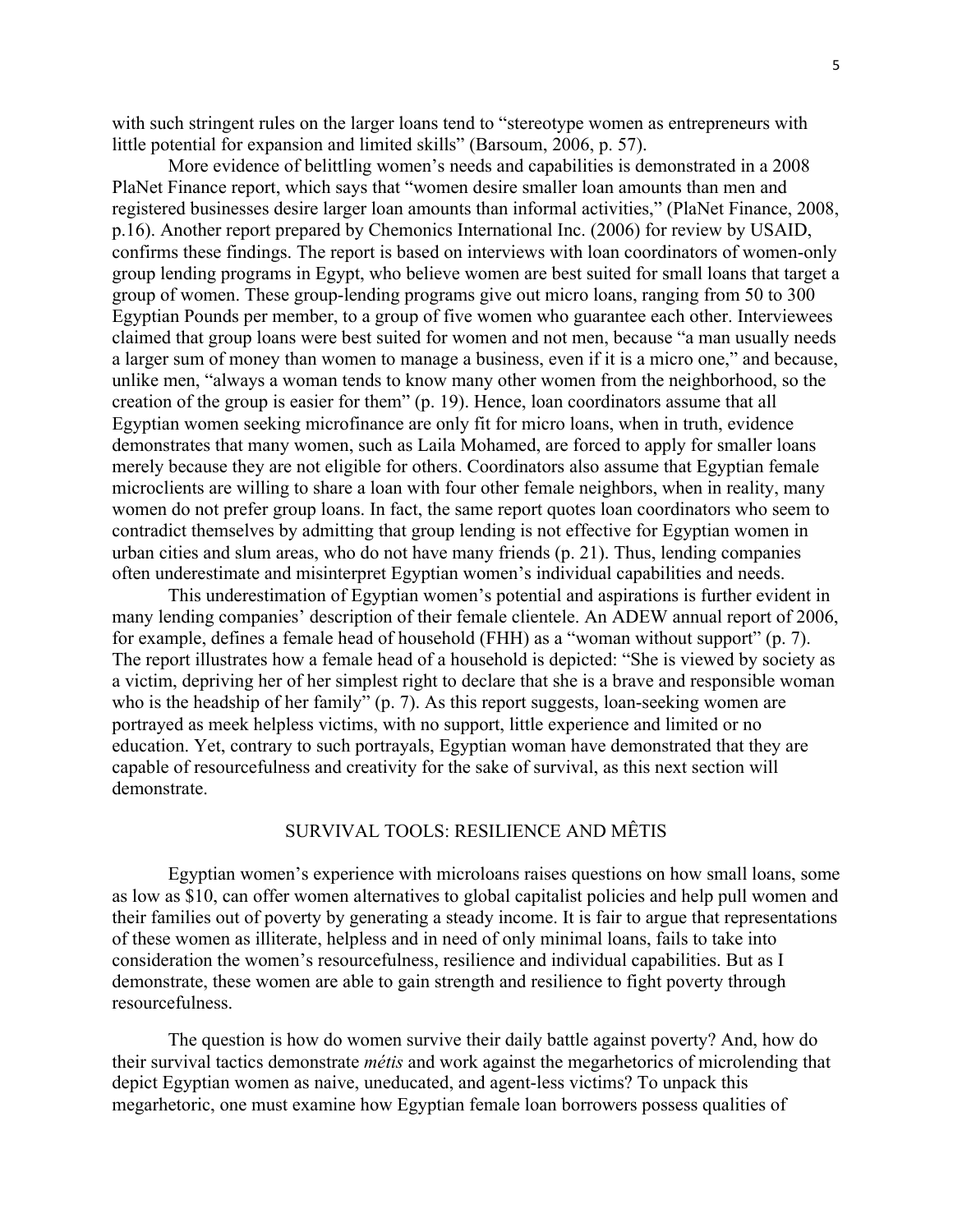resilience and crafty intelligence that empower them in their daily battles. Only by examining these impoverished women's individual application of a métis-based resilience, can one fully comprehend how the women are capable of reframing this megarhetoric.

In her discussion of a countertopography — a way of countering global capitalism's disabling effects, Katz (2004) makes a significant distinction between *resilience*, *reworking* and *resistance*. She contrasts forms of *resistance*, attempts to overturn or destroy disabling conditions, with forms of *reworking*, attempts to alter oppressive organizations, with *resilience*, autonomous initiatives that enable people to survive exploitative conditions without necessarily changing them. Katz applied this rhetorical tactic of using "re" words to describe how young people in Howa, Sudan, similar to their counterparts in Harlem, New York, endure global capitalist policies. Thus, Katz's categorization illustrates the wide spectrum of resistance that can range from violent revolutions to the resilient acceptance of the status quo. Katz also introduces a fourth R: "*Revanchism*, the vengeful social, cultural, and political-economic policies and practices of ruling groups and nations who in the 1960s and 1970s faced a number of 'others' who questioned and sometimes threatened their power and authority" (Smith as quoted in Katz, 2004, p. 241). In reference to the resilience category, Katz cites the example of Sudanese women in Howa, who did not necessarily have the same agricultural knowledge or education as their male counterparts. But in the face of capitalist changes, many women were forced to cultivate, thus relying on dormant knowledge. In other words, these women were drawing on "the considerable environmental knowledge they had gained as children but had not actively used in their adulthood," to tend the fields (Katz, 2004, p. 245). "Whether in the men's negotiations of their new work geographies or women's renewed engagements in agriculture, tapping dormant knowledge was the way that people were inventive in the face of finding themselves constituted as 'deskilled' or 'unqualified'" (p. 245). While these resilient acts helped sustain young people in Howa, they also "supported the general trajectory of the developments that necessitated these acts in the first place" (p. 246). Following Katz's observations, one could argue that Egyptian women's use of microloans have the same contradictory effect of sustaining the women and their families on the one hand, and advancing and contributing to capitalism (the source of their misery), on the other. These women are opening up their own small businesses, thus following the same concepts of capitalism. In sum, rather than resist development, Egyptian women employ resilience, as in their utilization of microloans as a method of survival. Yet, another quality that Egyptian women utilize in their daily battles with poverty is crafty intelligence.

Cunning (crafty) intelligence is a trait that goes back to the Greek notion of mêtis. Marcel Detienne and John-Pierre Vernant (1978) define mêtis as:

a type of intelligence and of thought, a way of knowing; it implies a complex but very coherent body of mental attitudes and intellectual behavior which combine flair, wisdom, forethought, subtlety of mind, deception, resourcefulness, vigilance, opportunism, various skills, and experience acquired over the years. It is applied to situations which are transient, shifting, disconcerting and ambiguous, situations which do not lend themselves to precise measurement, exact calculation or rigorous logic (p. 4).

Using Detienne and Vernant's definition of mêtis, I argue that, in their struggle against global economic practices, Egyptian female micro-clients possess resilient qualities that are mêtis-like.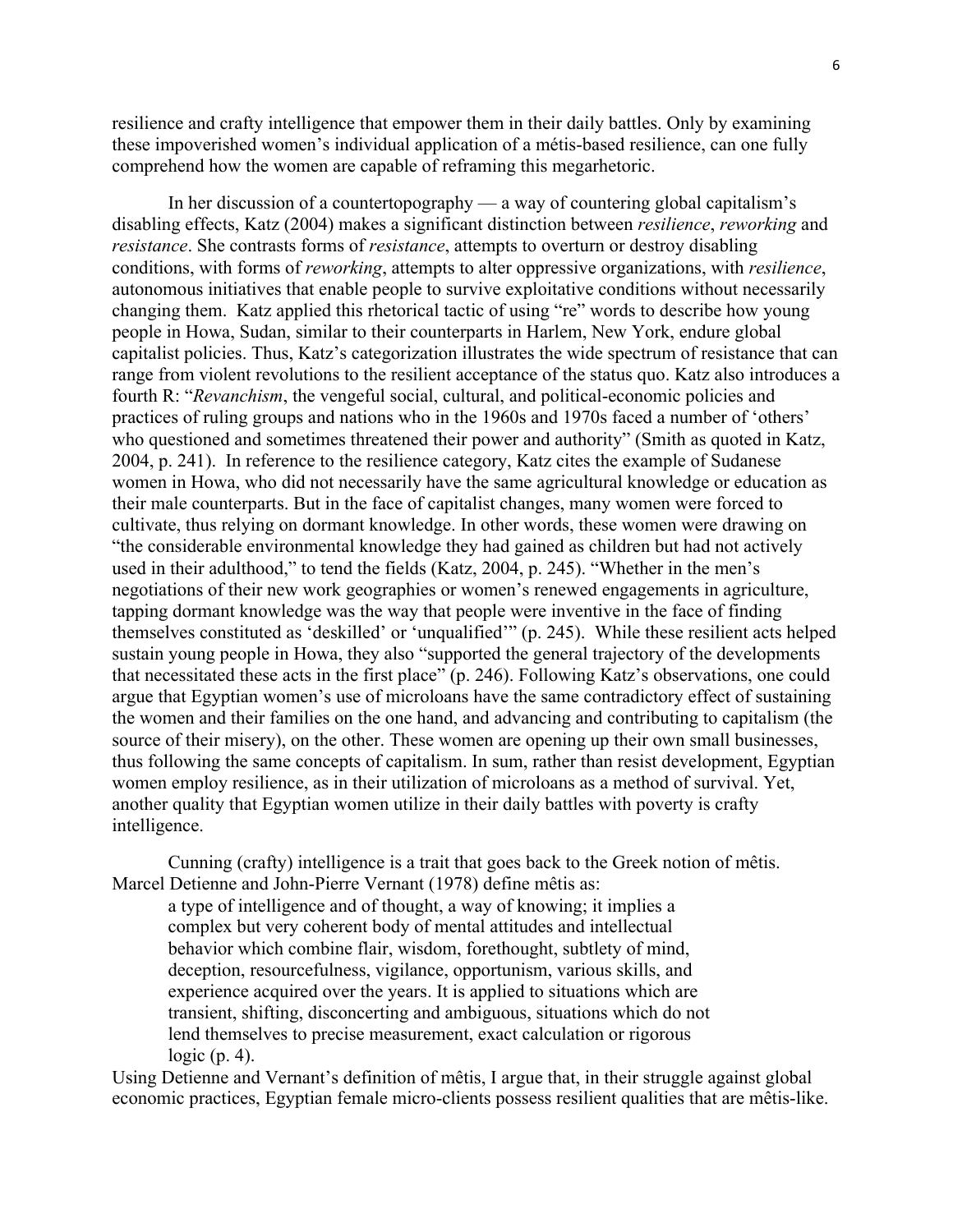An examination of personal interviews with Egyptian female loan clients as well as newspaper articles and microlending research reveals Egyptian women's possession of mêtis-like qualities. Yet, it is important to note, that some of the evidence examined that highlights the women's mêtis-like qualities, also portrays them as helpless and illiterate and almost astonished at their own accomplishments— as if these women have been programmed for so long to view themselves as helpless and in need of guidance. On the other hand, personal interviews with three Egyptian female clients reveal these women's ambitiousness, determination and resilience, despite their lack of formal education and former work experience. The overall evidence from previous research as well as interviews with three female clients demonstrates the various mêtislike traits that Egyptian women utilize to empower them in their efforts to resist poverty.

To begin with, these women seem to develop and acquire a variety of skills to help them deal with the sudden or new circumstances that their families experience due to the death of a husband, divorce, illness or unemployment. In other words, they apply these skills to new situations that are suddenly thrust upon them; situations, which like mêtis, are usually unknown and cannot be exactly measured or logically planned. Many of the women are illiterate and have never had to work outside the home. Yet, once their families experience financial crisis and the children's lives are in jeopardy, the women are forced to transform. They slowly bring out their mêtis-like qualities that are necessary to survive the economic crisis and pull their children out of harm's way.

Moreover, referring to Detienne and Vernant's breakdown of mêtis qualities, these women are *wise*. They are able to utilize microloans, some as low as \$10, to open up a business and produce a steady income. Take the example of Faiza Hussein (personal communication, August 9, 2010), a 40-year-old house wife and mother of three. Faiza has no formal education and no work experience. But when her husband, who is 20 years her senior, fell sick and his small business of selling vegetables was no longer producing a steady income, Faiza had to take responsibility for her family. When Faiza first approached ADEW, she was interested in completing paperwork for her birth certificate. "But when I found out about their micro lending, I completed all the necessary paperwork and received an initial loan of 500 pounds [\$83]," said Faiza in a phone interview. She used the money to open a poultry shop in her neighborhood. "I bought birds: ducks, pigeons and chickens to sell and it worked well," said Faiza. "I was able to repay my loan and get 1000 pounds, which helped me expand my business." Faiza is convinced that microlending has enabled her to provide a steady income for her family. "I am now able to feed my kids and make sure they don't need anything," explains Faiza. . Despite the fact that she cannot read or write, Faiza was able to learn how to handle money and run her poultry business. "I had to teach myself how to save and manage money because of our circumstances," states Faiza."Because my husband's business doesn't bring a guaranteed salary every day, this forced me to control my spending" (Faiza Hussein, personal communication, August 9, 2010). This former housewife manages to save five pounds daily, so that by the  $15<sup>th</sup>$  of the month, she can repay 87.5 pounds of her loan. One has to believe that Faiza is a fairly wise woman to be able to utilize such a small amount of money and create a sustainable business for herself and her family.

Other mêtis qualities that Egyptian women exhibit are *forethought* and a *subtlety of the mind*. They employ such qualities as they plan and deliberate to ensure that every penny of their loan is utilized in the most profitable way. Laila Mohamed (personal communication, August 9, 2010) is one example of an Egyptian woman with forethought and mind subtlety. When her husband was diagnosed with diabetes, he could no longer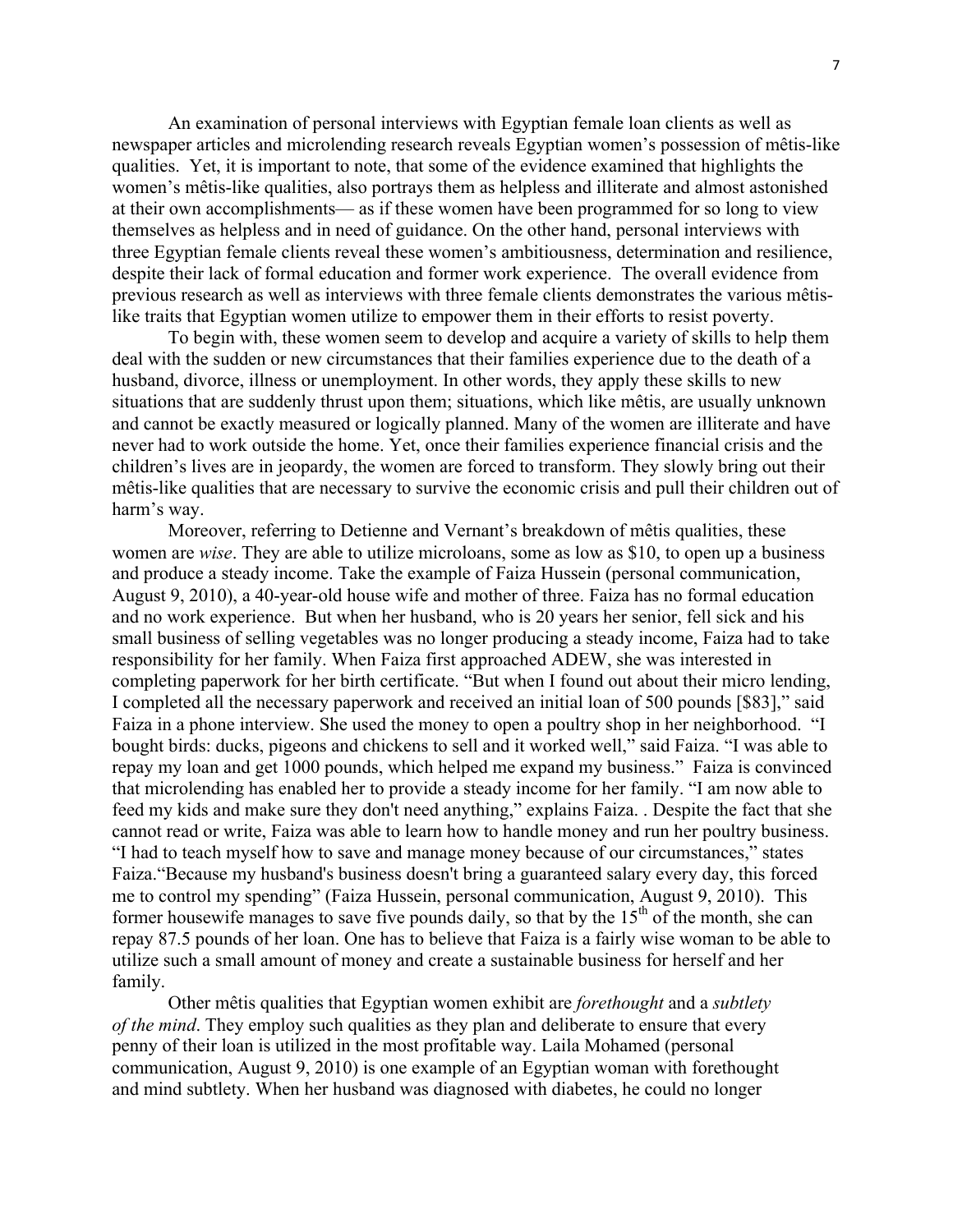work as a driver, given that his illness impacted his eyesight. "I needed to compensate his lost income," Laila explained in an interview. "I have always liked hairdressing and wanted to open my small salon. I took 1000 pounds initially. This is what I used to get my equipment, machines, creams and facial masks," Laila added. When her salon started growing and she slowly acquired more clients, Laila applied for a second loan and began to expand her business to offer more services. "I have recently started rented wedding dresses to brides. I buy new dresses for 100 pounds each and rent it for 70 pounds," explains Laila. "This has been very successful" (Laila Mohamed, personal communication, August 9, 2010).

Despite her lack of experience in business, Laila applied cautious deliberation, perception and intelligence in deciding how to best use her loans. She started with a small hair salon and then slowly used the funds to expand the salon's services as well as offer more services like her dress rentals. At the same time, she allocated some of the loan money to buy family essentials. "I changed my house furniture, painted the house, bought a television and got my daughter married,"boasts Laila. She is currently finishing up her second microloan of 2000 pounds (\$333) and intends to apply for a third loan. "I want to buy a sauna machine for my salon," says Laila (Laila Mohamed, personal communication, August 9, 2010).

Egyptian female micro-clients also possess *resourcefulness*, *vigilance* and *opportunism*. These women invent ingenious ideas for simple yet profitable businesses, which help them survive. This is not an easy task, given that the majority of these women have to work close to the home, to be near their children (Bibars, 2008). The women are cautious in how they spend their money and in what business to invest in. Although their businesses are simple, it still takes a lot of planning and careful deliberation to ensure that loans do not go to waste. To an extent, these women are opportunistic; they take advantage of a market shortage and create a business to fill the void. These women are able to create local solutions to local problems by relying on their knowledge of the local market to respond to needs within their community that may not be clearly visible to outsiders. For instance, Laila's idea to rent wedding dresses is successful because it provides young brides in her neighborhood with an alternative to expensive wedding dresses. She employed resourcefulness, vigilance and opportunism to create a business that meets customer demand in her neighborhood.

Badreya Mohamed (personal communication, August 9, 2010), a 35-year-old housewife and mother of three, is another example of a female microloan client who exercises resourcefulness and vigilance. Despite her lack of education and work experience, Badreya intelligently identified the goods that were in short supply in her neighborhood and used her three loans to satisfy this demand. Badreya used her initial loan of 500 pounds (\$83.3) to sell clothes door-to-door to her neighbors. "I later expanded my project to sell diverse China sets and dinnerware," explained Badreya in an interview. "This is in addition to the clothing and bed covers." Badreya admits that microloans have changed her life as well as her personality. "Without these microloans there would not have been a life for us. There would be no money and therefore, no living," says Badreya, who has used her profit to provide her family with a new washer, a television, a new living room set as well as a satellite dish. "I hope to help my husband afford to buy a small used car to have his private business instead of being a driver on a truck for someone else," adds Badreya. Moreover, Badreya admits that these loans have helped strengthen her personality. "I learned not to feel sorry for clients who try to trick me into not paying on time," she explains. "I have overcome my shyness and have learned to be direct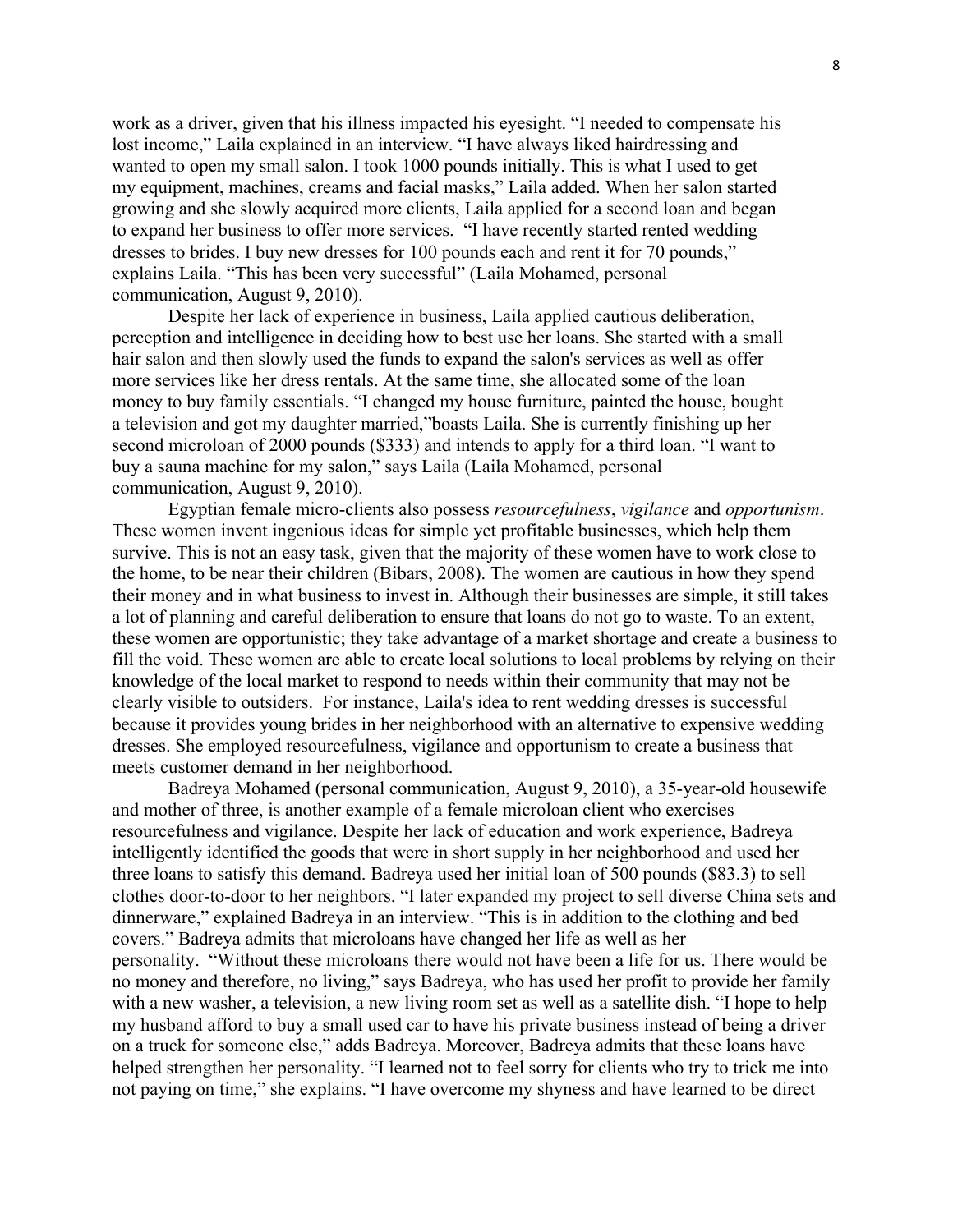and firm with my customers" (Badreya Mohamed, personal communication, August 9, 2010). Badreya's story, therefore, demonstrates how these women slowly unveil their intelligence, resilience and resourcefulness.

 Another female who exhibits mêtis-like qualities is Ghada Gharib, a 38-year-old Egyptian head of household who used to make a living as a street vendor, selling goods from door to door. Gharib used resourcefulness and vigilance to determine that there was a need for women's accessories in her neighborhood. Hence, she used the 200 pounds (approximately \$36) she borrowed from a USAID-funded loan program to open a small business making and selling beaded necklaces, beaded headscarves as well as other beaded goods. "Now I own this," says Gharib of her small table set up in a busy market. "The loans went up from 200 to 300 to 400 to 500 pounds," said Gharib. Gharib, whose husband is unable to work because of an illness, used her intelligence to utilize money from her fourth loan to hire two helpers and to support her daughter's schooling (quoted in USAID, 2007). Gharib was opportunistic in the sense that she saw a need for beaded veils for instance, and utilized her loan to expand production of beaded veils, or headscarves.

Going back to Detienne and Vernant's (1978) discussion of the Greek mêtis, the authors contend that when an individual with mêtis is confronted with a reality characterized by constant changes and limitless powers, the only way for this individual to contain such a reality is to demonstrate a level of mobility and limitless powers that dominates that of his/her adversary (p. 6). Additionally, for this individual to reach his/her goal without deviating in a world that is constantly fluctuating and changing, this individual must "adopt an oblique course and make his intelligence sufficiently wiley and supple to bend in every conceivable way and his gait so 'askew' that he can be ready to go in any direction" (p. 6). Detienne and Vernant (1978) argue that this individual's intelligence makes contact with the object of confrontation in the form of a rival, "as it were, combining connivance and opposition. It is this that we have tried to define at every level and in every form in which we have thought it is possible to detect it" (p. 6).

Applying these characteristics to Egyptian female micro-clients, one could argue that their rival or object of confrontation is poverty, which is impossible to control because of its many forms and facets. Hence, the women do not try to destroy it, because they know that would be an impossible task. Instead, they use intelligence-based resistance to contain the dire consequences of their poverty; they adapt their intelligence to fulfill their most urgent of needs, be it food, medication, shelter, clothes, etc. In short, these female micro-clients are in a constant battle of survival; they engage in daily struggles in an effort to suppress poverty from penetrating their homes.

Additionally, Detienne and Vernant (1978) contend that mêtis "is itself a power of cunning and deceit. It operates through disguise. In order to dupe its victim it assumes a form which masks, instead of revealing its true being" (p. 63). From the case studies examined above, one gets the impression that these Egyptian female micro-clients are overworked, overstressed and face many challenges, given their lack of proper education, minimal work experience and significant family responsibilities. Hence, one could argue that their inner strength and intelligence is not clearly visible and they are stereotyped as poor, helpless women and assumed to lack the knowledge or ability to fight their poverty. Their strength and intelligence is, thus, somewhat deceiving because these qualities are not immediately visible to people around them. In fact, interviews with three female clients suggest that friends and family of all three women initially expressed little or no faith in their capabilities. "At first, when I decided to rely on these loans people around me tried to discourage me," explains Badreya. Her friends and family were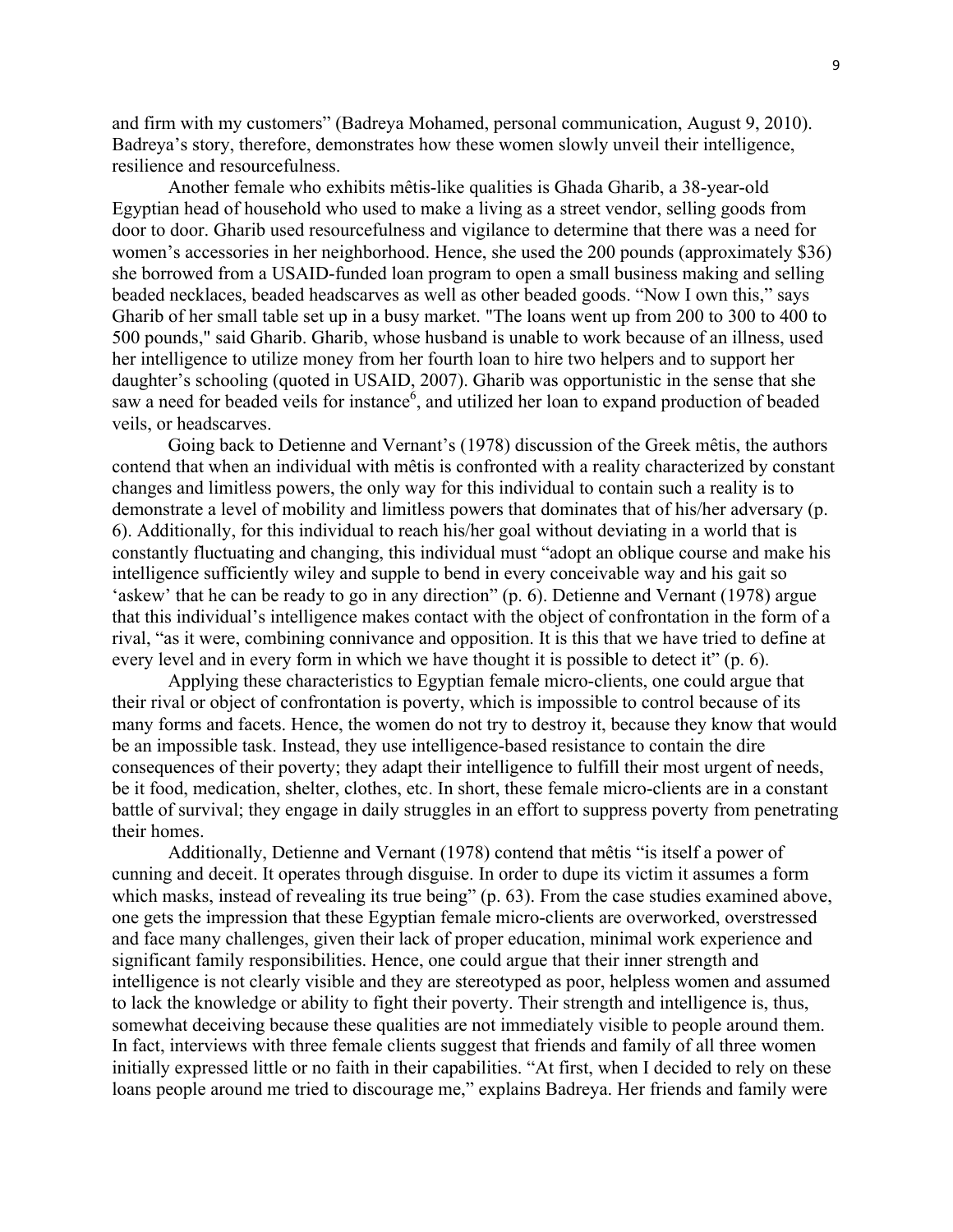sure she would not be able to pay back these loans or make a successful project. "But I am a stubborn person, I have to see or try things for myself," says Badreya. "So this discouragement made me work harder and determined to succeed and prove them wrong" (Badreya Mohamed, personal communication, August 9, 2010). Thus, Badreya's intelligence was disguised by her dire circumstances and lack of skills and experience, which convinced those around her that she would fail. The same story is true for many other female clients, who although display helplessness and lack of experience, are able to employ crafty intelligence and resilience to change their lives. It could be that these women's capabilities were never truly revealed because of their simple and deprived lives in which they had little choice or control. But when circumstances changed and they were forced to find a solution to their poverty and when microloans were introduced to these women as an outlet, the women's true capabilities became more visible. One could also argue that Egyptian women are somewhat deceptive in their battle against poverty; they use deception to outwit poverty's limitless facets. They employ their crafty intelligence to find means to resist challenges; to overcome cultural expectations, and to survive hunger, cold, sickness, illiteracy, neediness, etc.

Egyptian women's experience with microloans, therefore, demonstrates their flexible and crafty intelligence that enables them to survive development's exploitative capitalist policies that force many of these women below the national poverty line. These women might not be capable of enforcing change to these dominant policies, but they employ their resourcefulness, wisdom, vigilance, subtlety of mind and resourcefulness to keep poverty at bay.

Therefore, by relying on dormant mêtis-like qualities that they likely acquired over the years but never had to apply them, Egyptian women are able to resist poverty. Egyptian women's craftyness and intelligence remains dormant, thus giving off the impression that these heads of households are helpless, incapable or unqualified, to use Katz's (2004) words. Yet, when forced to go out and work, in search of a better life for their families, the dormant mêtis-like qualities awaken, and are utilized in the women's resilient efforts against poverty.

#### **CONCLUSION**

 The pernicious effects of development penetrate thousands of female-headed households across Egypt. These women are excluded from government institutions and exploited by capitalist policies of global financial powers, such as the IMF and World Bank, which continue to focus on economic growth at the macro-level (Sweetman, 2003). Hence, many of Egypt's poor continue to live in dire conditions, in the hope that the fruits of global capitalism will eventually trickle down. Evidence suggests that female-headed households carry most of the brunt of exploitative global capitalist policies (Hatem, 1994). In fact, Sweetman states that women are "excluded twice over from public institutions, on the grounds of sexual discrimination as well as poverty" (p. 4). Yet, Egyptian women are standing up to poverty and struggling to provide their families with the essentials for survival.

 Egyptian females' experience with microloans illustrates how, contrary to false depictions of these women as helpless, weak and incapable, the women, represent a strong force, capable of resisting the evils of global capitalism. These women experience similar daily battles with exploitative global capitalist policies that dominate the economy. But instead of protesting these exploitative policies, the women apply flexibility to their mêtis qualities of wisdom, resourcefulness, opportunism, subtlety of the mind and craftyness to fend off poverty's evil traits. Evidence suggests that women are capable of utilizing the smallest loans to provide basic food and shelter for their children as well as expand their informal businesses, while fulfilling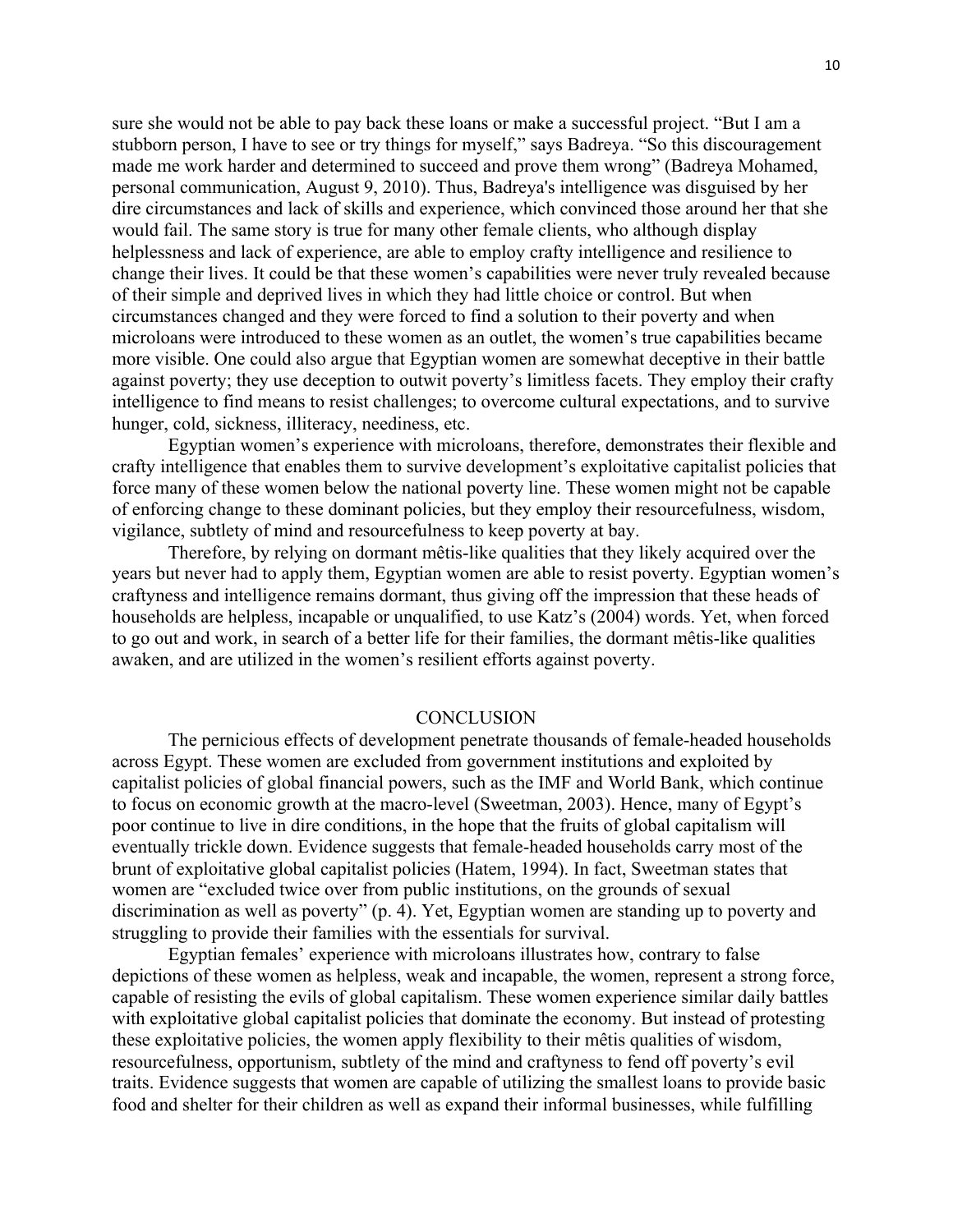their loan repayment conditions on time. These women counter the megarhetorics of development that represent Egyptian women as inexperienced victims with little agency, through resilience and crafty intelligence that transform them from housewives to business entrepreneurs. The women gain confidence, independence and make more decisions within the family. They demonstrate resilience, through their mêtis qualities that allow them to survive hunger, cold, sickness and other evils of poverty.

 Although these women have been socialized to believe they cannot empower themselves, when faced with desperate situations, the women refuse to play the victim role and, instead, utilize a mêtisbased resilience to create a new reality. These women are able to contain their enemy and bring some normality to their lives and the lives of their children. This article, therefore, demonstrates how impoverished women can resist the negative impact of development through mêtis –based resilience. It is through their crafty intelligence and resilience that Egyptian women take advantage of development rather than protest its existence. The women resist development's evils and find creative micro-ways to get a piece of the pie instead of falling victims to the ills of global capitalism.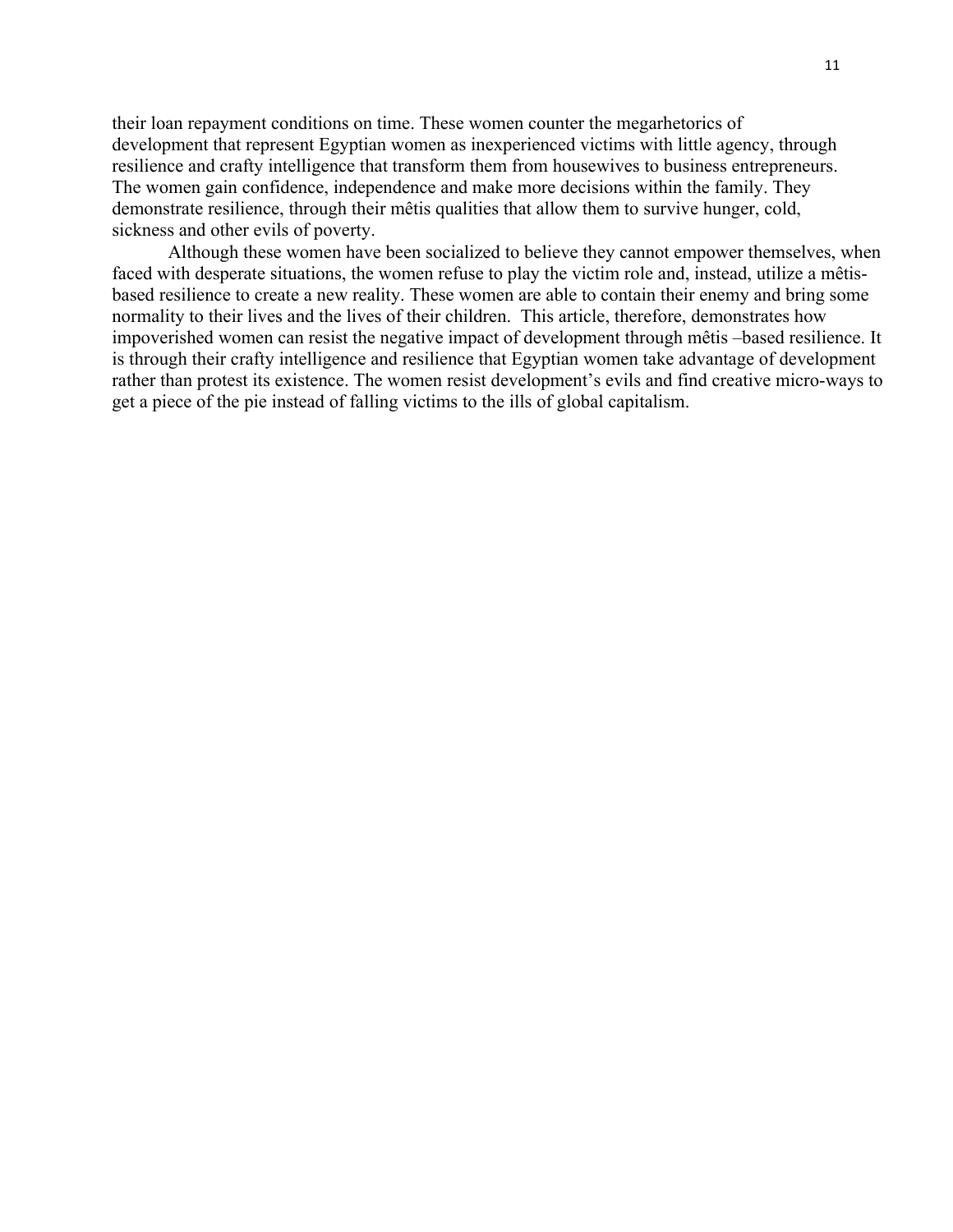#### **References**

- Abdella Doumato, E. & Marsha Pripstein Posusney, Eds. (2003). *Women and Globalization in the Arab Middle East: Gender, Economy, and Society*. Boulder, CO: Lynne Rienner.
- Abou-Ali, Hala et al. (2009). Evaluating the Impact of Egyptian Social Fund for Development Programs. Retrieved from http://wwwwds.worldbank.org/servlet/WDSContentServer/WDSP/IB/2009/07/14/000158349\_200907 14144602/Rendered/PDF/WPS4993.pdf
- Adeniji, Taiwo et al. (2005). Small and Medium Enterprises Support Project. *African Development Bank*, 1-43.
- ADEW Annual Report (2006). ADEW Online. Retrieved from http://www.adew.org/en/downloads/annualReport2006en.pdf
- Affleck, A. & M. Mellor (2006). Community Development Finance: A Neo-Market Solution to Social Exclusion? *Journal of Social Policy*, *35*(2), 303-319.
- Appudurai, A. (1996). *Modernity at Large: Cultural Dimensions of Globalization*. Minneapolis, MN: University of Minnesota Press.
- Attia, Sayed Moawad (2009). The Informal Economy as an Engine for Poverty Reduction and Development in Egypt. Retrieved from http://mpra.ub.uni-muenchen.de/13034/1/MPRA\_paper\_13034.pdf
- Barsoum, Ghada (2006). Who gets credit? The gendered division of microfinance programs in Egypt. *Canadian Journal of Development Studies*, *XXVII*(1), 51-64.
- Bibars, Iman (2008). Microfinance Empowering Egyptian Women. *Common Ground News* Retrieved from http://www.commongroundnews.org/article.php?id=24253&lan=en&sp=0
- Bibars, Iman (2009). ADEW Online. The Association for the Development and the Enhancement of Women. Retrieved from http://www.adew.org/en/
- Brandsma, Judith & Deena Burjorjee (2004). Microfinance in the Arab States Building Inclusive Financial Sectors. United Nations Capital Development Fund. Retrieved from http://www.uncdf.org/english/microfinance/uploads/thematic/UNCDF\_mfArab.pdf
- Butler, Marie (1998). Women and Home-Based Microenterprises. In Richard A Lobban, Jr. (Ed.). *Middle Eastern Women and the Invisible Economy* (pp. 166-184). Gainsville, FL: University Press of Florida.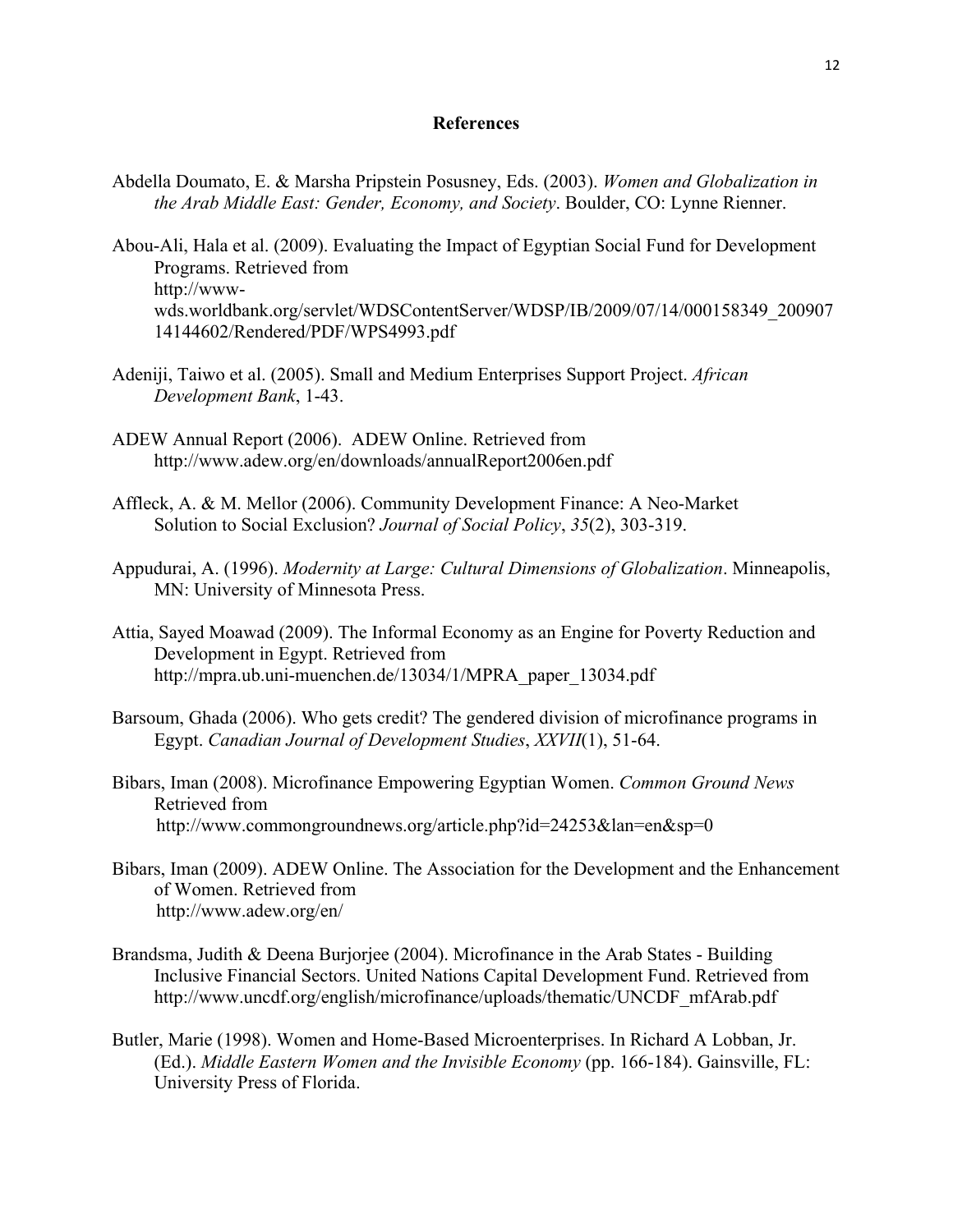- Central Bank of Egypt (2005). The National Strategy for Microfinance. Central Bank of Egypt. Retrieved from http://www.undp.org.eg/Portals/0/National%20Strategy%20-%20Final%20Document%20- %20English.pdf
- Cheston, Susy & Lisa Kuhn (2002). *Empowering Women through Microfinance* (final ed.). Cairo, Egypt. United Nations Development Fund for Women. Retrieved from http://www.microcreditsummit.org/papers/empowerment.pdf
- Cohen, Monique & Jennefer Sebstad (2003). Reducing Vulnerability: The Demand for Microinsurance. *Microsave Africa*. Retrieved from http://www.microsave.org/research\_paper/reducing-vulnerability-the-demand-formicroinsurance
- Detienne, Marcel & Jean-Pierre Vernant (1978). *Cunning Intelligence in Greek Culture and Society*. Trans. Janet Lloyd. Chicago: University of Chicago.
- El-Hamidi, Fatima (2008). Trade Liberalization, Gender Segmentation and Wage Discrimination: Evidence from Egypt. Presented at the 14th *Annual Conference of the Economic Research Forum* Cairo, Egypt. Retrieved from http://www.erf.org.eg/CMS/getFile.php?id=1223
- Eltantawy, Nahed (2008). Pots, Pans & Protests: Women's Strategies for Resisting Globalization in Argentina. *Communication and Critical/Cultural Studies* 5,1, 46-63.
- Escobar, A. (1995). *Encountering Development: The Making and Unmaking of the Third World.* Princeton, NJ: Princeton University Press.
- Esteva, G. (1985). Beware of participation, and development: metaphor, myth, threat. Development: Seeds of Change, 3 (77), 78-79.
- Felski, Rita (1989). *Beyond Feminist Aesthetics: Feminist Literature and Social Change*. Cambridge, Ma.: Harvard University Press.
- Hatem, Mervat (1994). Privatization and the Demise of State Feminism in Egypt. In P. Sparr (Ed.), *Mortgaging Women's Lives: Feminist Critiques of Structural Adjustment* (pp. 40- 60). London: Zed Books.
- Jacobs, Sherelle (2009). Microfinance: No Silver Bullet in Egypt's War on Poverty. *Daily News Egypt*. Retrieved from http://www.thedailynewsegypt.com/archive/microfinance-no-silver-bullet-in-egypts-waron-poverty-dp2.html
- Kabeer, Naila (1999). The Conditions and Consequences of Choice: Reflections on Measurement of Women's Empowerment. UNRISD Discussion Papers 108: 1-58.

Katsulis, Yasmina (2010). Youth Sex Workers on the US-Mexico border. *Wagadu* 8,115-143.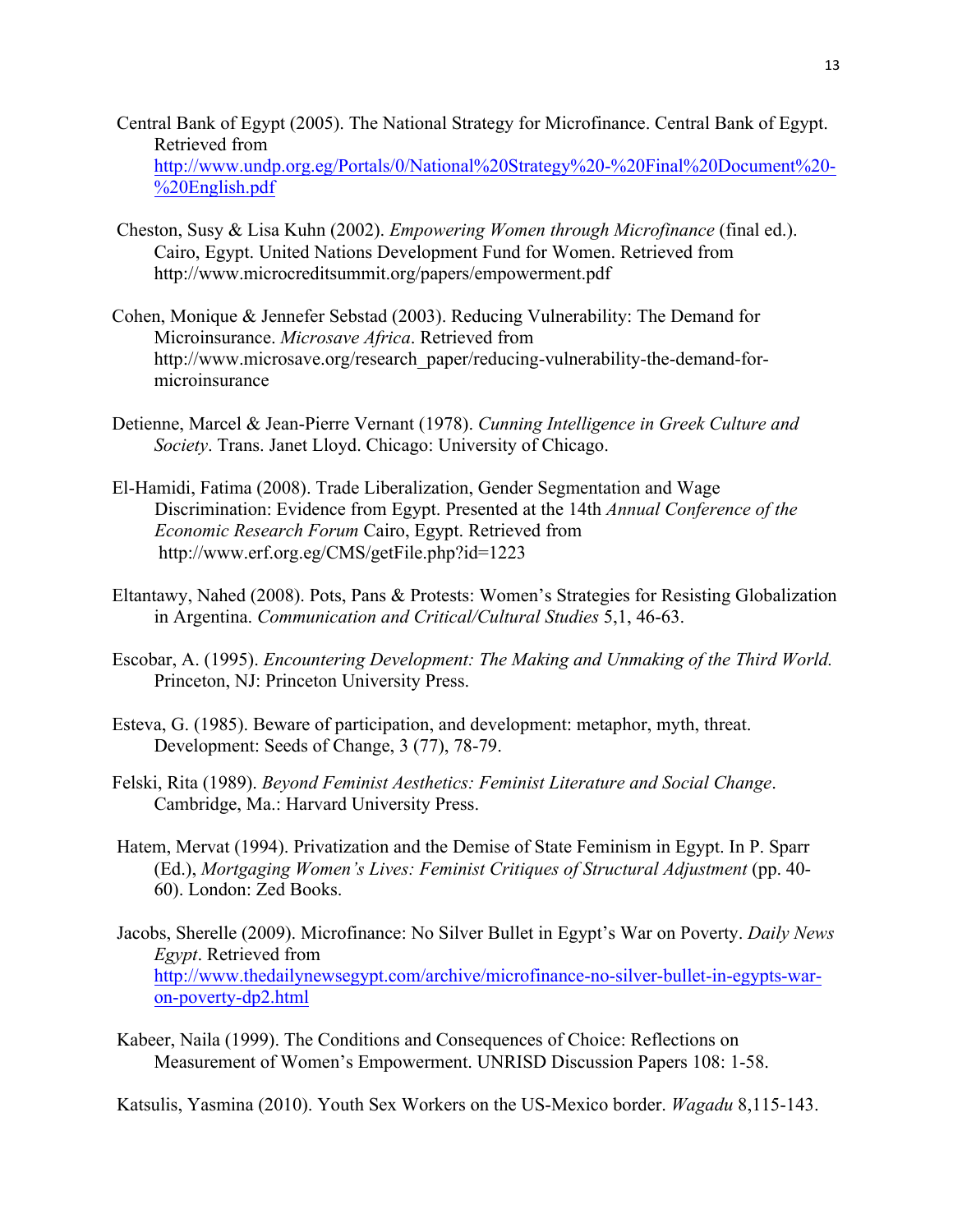http://wagadu.org

- Katz, Cindi (2004). *Growing Up Global: Economic Restructuring and Children's Everyday Lives*. Minn.: University of Minnesota Press.
- Latouche, S. (1993). *In the Wake of the Affluent Society: An Exploration of Post-development*. London: Zed.
- Loza, Pierre (2004). A Way Out of Poverty. *Al-Ahram Weekly*. Retrieved from http://weekly.ahram.org.eg/2004/673/ec2.htm
- Moghadam, Valentine M. (2005a). The 'Feminization of Poverty' and Women's Human Rights. UNESCO Social and Human Sciences Sector. Retrieved from http://www.unesco.org/new/fileadmin/MULTIMEDIA/HQ/SHS/pdf/Feminization\_of\_Pov erty.pdf
- Moghadam, Valentine M. (2005b). Women's Economic Participation in the Middle East: What difference has the neoliberal policy turn made? *Journal of Middle East Women's Studies* 1(1), 110-146.
- Nandy, A. (1989). Shamans, Savages and the Wilderness: On the Audibility of Dissent and the Future of Civilizations. *Alternatives* 14, 263-77.
- National Cooperative Business Association et. al. (2003). Bashayer el Kheir: An Impact Tracking Study. Final Report submitted to USAID.
- Planet Finance (2008). National Impact Survey of Microfinance in Egypt. Retrieved from http://admin.planetfinancegroup.org/upload/medias/fr/mf\_impact\_report\_egypt\_2008.pdf
- O'Regan, Davin (2004, October 11). Informal Economy Drives Egypt's Economic Growth. *All Africa.* Retrieved from http://allafrica.com/stories/200410111286.html
- Rist, G. (1990). Development as the New Religion of the West. *Quid Pro Quo* 1(2), 5-8.
- Sachs, W. (1992). Introduction. In W. Sachs (Ed.), *The Development Dictionary: A Guide to Knowledge as Power* (pp. 1-5). London: Zed.
- Sassen, Saskia (2000). Women's Burden: Counter-Geographies of Globalization and the Feminization of Survival. *Journal of International Affairs* 53, 503-24.
- Sebstad, Jennefer and Gregory Chen (2006). Overview of Studies on the Impact of Microenterprise Credit. Assessing the Impact of Microenterprise Services. Retrieved from http://www.sa-dhan.net/Adls/Microfinance/PerspectiveLivelihoods/ImpactofMEcredit.pdf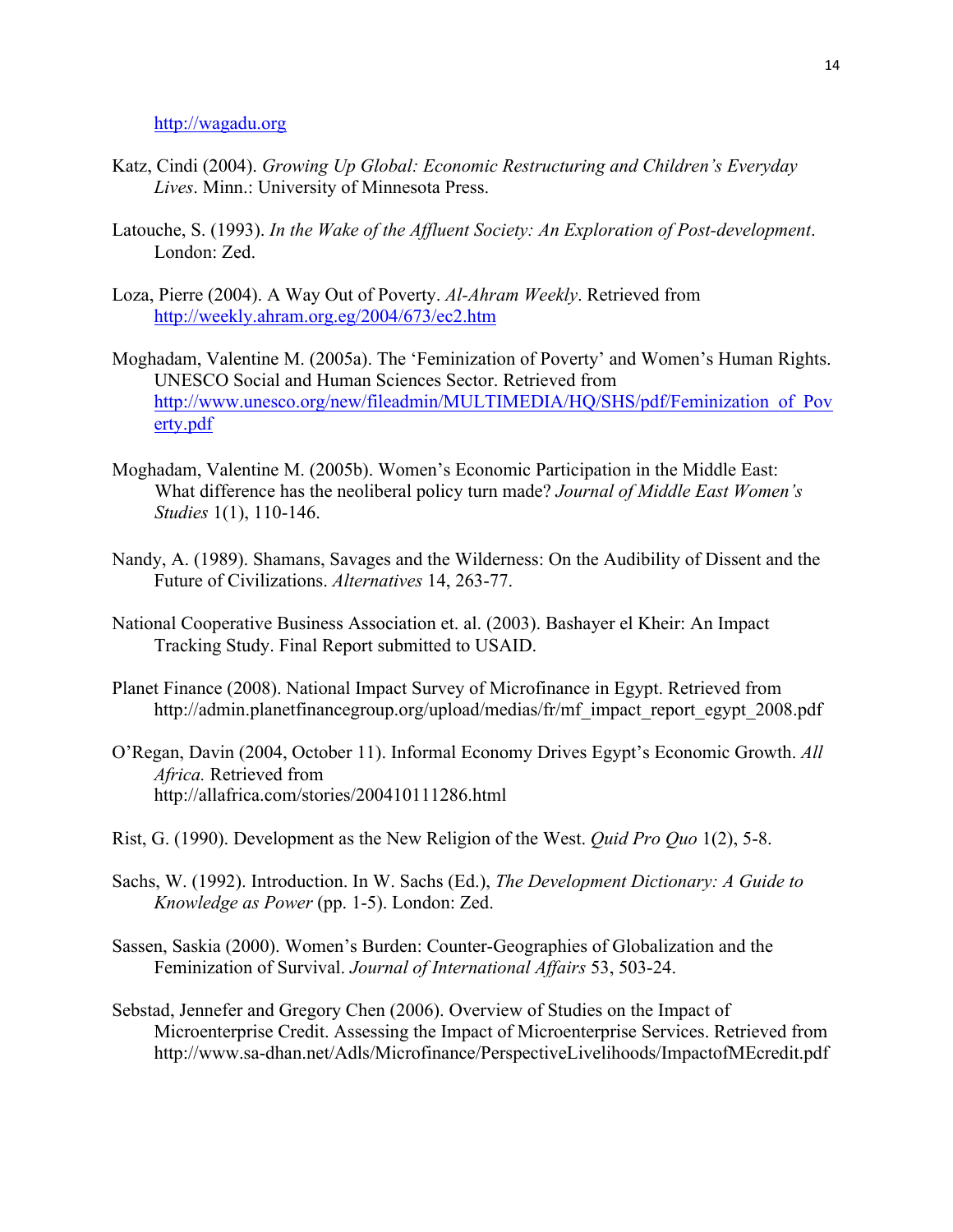- Sweetman, Caroline (2003). Editorial. In C. Sweetman (Ed.), *Gender, Development and Poverty(Oxfam Focus on Gender Series)*. (pp.: 2-9). London, UK: Tailor & Francis.
- Tisdell, Clem (2002). Poverty and Economically-Deprived Women and Children: Theories, Emerging Policy Issues and Development. *International Journal of Social Economics* 29, 73-86.
- United Nations Capital Development Fund (2009). Countries & Regions: Egypt. Retrieved from http://www.uncdf.org/english/countries/egypt/index.php
- USAID (2003). *Small and Emerging Businesses (SEB) Micro-Loans Brighten the Future of Women Head of Households in Egypt*. USAID Feature Stories. http://www.usaideconomic.org.eg/eg\_system\_db%5Cso16%20document%5Cpress%20clip ping%5Csuccess\_stories8.pdf
- USAID (2006). *Gender Assessment for Microfinance in Egypt*. Cairo, Egypt: Chemonics International Inc. Retrieved from http://pdf.usaid.gov/pdf\_docs/PNADK828.pdf
- USAID (2007). *Violent Islamist Extremism: Government Efforts to Defeat it*. Cairo, Egypt: Jeffery Grieco. Retrieved from http://www.investigativeproject.org/documents/testimony/285.pdf

 

<sup>3</sup> USAID is considered the largest foreign microfinance lender in Egypt. The economic reform policies of the 1990s introduced other foreign donors, including the Canadian International Development Agency, UNICEF, the Ford Foundation, the Egyptian Swiss Development Fund, Save the Children and the United Nations Development Program (UNDP) among many others (Barsoum, 2006, p. 55; PlaNet Finance, 2008, p.19).

<sup>4</sup> The names of all the Egyptian women I interviewed have been changed in respect with the women's requests.

 $<sup>1</sup>$  ADEW stands for the Association for the Development and Enhancement of Women, an Egyptian NGO that</sup> provides Egyptian women with various services that include microfinance, providing women with official documentation, offering women literacy and health programs as well as legal advice.

 $2$  Egypt's largest government donor is the Social Fund for Development (SFD), established by the government in 1991 as a social safety net (Barsoum, 2006, p. 54). Yet the SFD, which deals with many other poverty-related programs, carries out its lending through local NGOs, Community Development Associations as well as Banks (Abou-Ali et al., 2009, p. 21).

 $<sup>5</sup>$  The informal sector is one that has not been formally registered within the necessary legal framework. It does not,</sup> however, mean that the business is illegal. "You just didn't register your enterprise or get your license. But you aren't doing anything illegal" (El-Mahdi quoted in O'Regan, 2004). The informal sector has also been defined as "subordinated to the formal economy," and as a "set of economic units that do not comply totally or partially with the government regulation" (Attia, 2009, p. 9-10). Informal sector businesses are usually run close to or inside the household, with five or less workers (Attia, p. 10). These microenterprises are usually workshops or business stalls (O'Regan). Female microcredit borrowers find the informal sector convenient because many of these women have children and thus prefer to start their small business close to home.